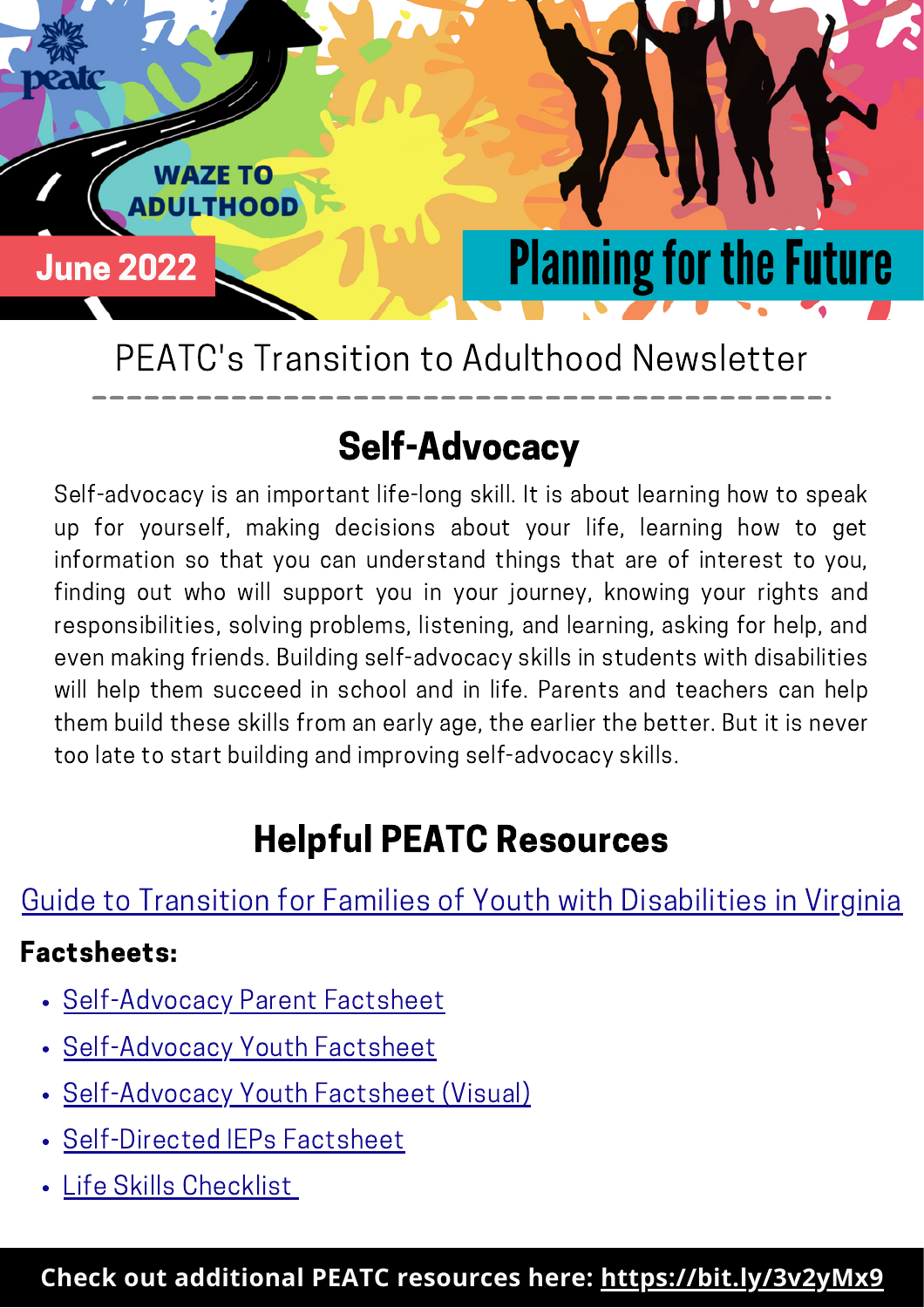## PEATC Transition Happenings

#### Transition University June 12 through August 7

Join us for this FREE 5-week SELF-PACED online course that focuses on providing parent-friendly transition information to help make transition planning easier. This course is designed for parents/caregivers of elementary, middle, or high school students that receive special education services, but is open to everyone. The goal is to share factual information on transition services and to help make the transition from school services to the adult services world less confusing.

REGISTER HERE: [www.tusummer2022.eventbrite.com](https://tusummer2022.eventbrite.com/) 



#### Teaching Consent June 3, 2022 | 6:00 pm

The rates of sexual abuse among people with intellectual and developmental disabilities (IDD) are staggering. During this webinar, we will look at reasons why people with IDD are at risk for sexual violence and share tips and strategies for teaching giving and getting consent.

REGISTER HERE: [https://bit.ly/3JXjUWu](https://us02web.zoom.us/webinar/register/WN_SbWFweqgTJ6fr5e1gH9voQ) 

#### Supported Decision-Making and Money Management June 5, 2022 | 6:30 pm

Supported Decision-Making is a way for people with disabilities to make their own decisions, with support from people they trust, and be more in control of their lives and rights. Working and managing money can be difficult for some people with disabilities, especially those who receive public benefits like SSI, SSDI, and Medicaid. In this session, we'll explore ways people can use Supported Decision-Making to manage their money, create financial goals in IEPs, work and earn money while maintaining benefits, create person-centered plans around money management, and use Powers of Attorney and ABLE accounts.

REGISTER HERE: [https://bit.ly/3kRYNKT](https://us02web.zoom.us/webinar/register/WN_Ods_Lgz5Tm-0tnDsVrCqNQ) 

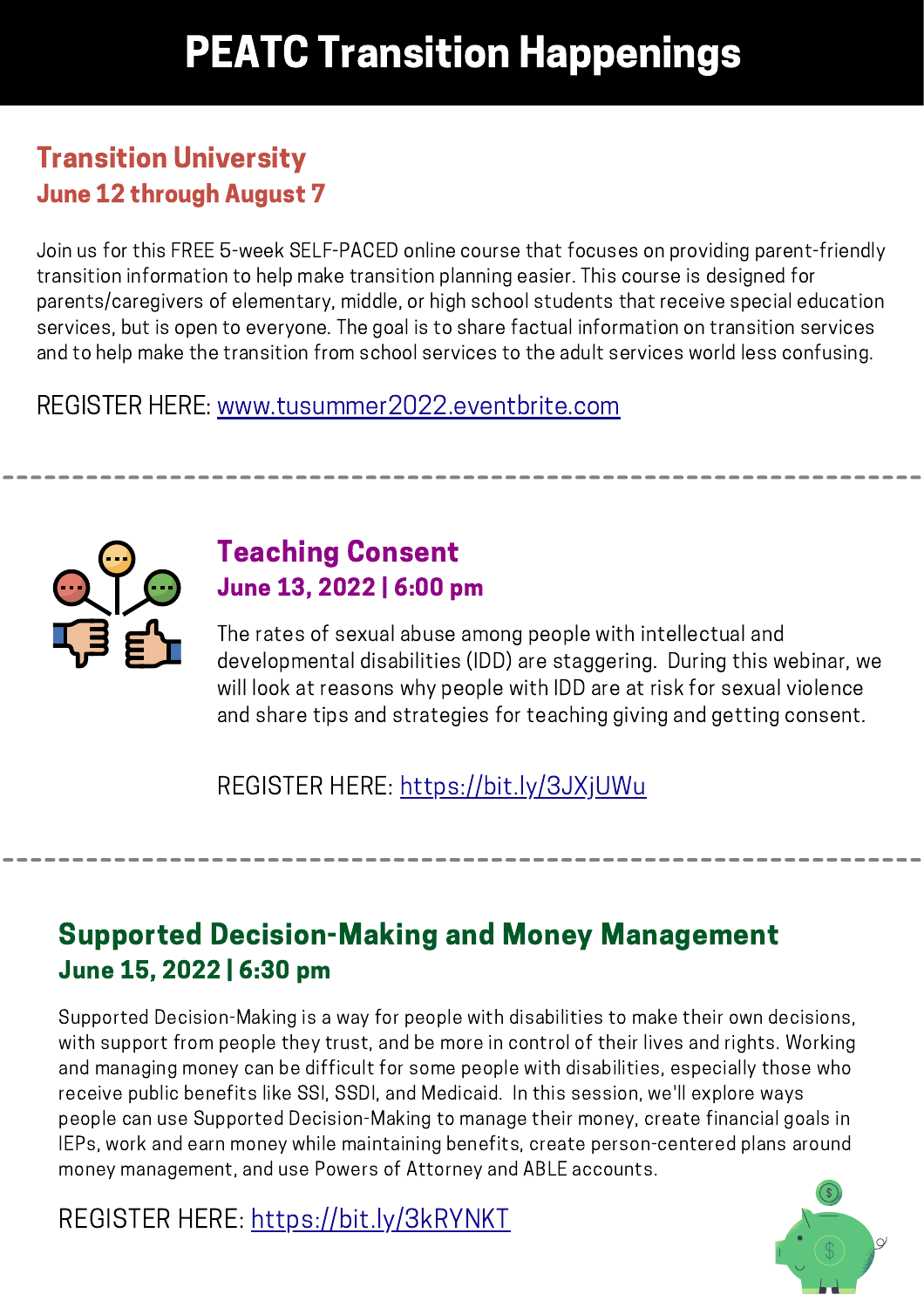## PEATC Transition Happenings

#### Disability Benefits: VA's Medicaid Waivers June 21, 2022 | 6:30 - 8:00 pm

 disabilities. It's important to understand that public benefits such as personal assistance, employment, time-consuming, and overwhelming. This workshop explains how Medicaid waivers work and how you can **Presented in Spanish.** There are a number of government benefits available to individuals with and community-based support can play an important role in planning for the future. Virginia's Medicaid Waivers can help provide important services. But navigating the Medicaid Waiver system can be difficult, access them so that you can live successfully in the community.

REGISTER HERE: [https://bit.ly/3MqKxoy](https://us02web.zoom.us/webinar/register/WN_SXPQrzmfTp6YxztHBJM1EA) 



#### WAZE en Español July 5 - August 2, 2022

Presented in Spanish, WAZE en Espanol is a FREE and SELF-PACED training that provides information on transition planning and the importance of the Transition IEP in helping students be successful in their education, future employment, and independent living.

REGISTER HERE: [https://bit.ly/38kkBvM](https://waze-a-la-adultez-22.eventbrite.com/) 

#### WAZE to Adulthood Student Training **July 13 and 14, 2022**

 planning for the future and participating in an IEP meeting. There are 3 sessions to choose from! This zoom training for students will discuss how to be a great self-advocate when it comes to

REGISTER HERE: [wazestudents2022.eventbrite.com](https://wazestudents2022.eventbrite.com/) 

#### PYE (Parent and Youth Engagement) Summit August 6, 2022



 Join us on August 6th at the Great Wolf Lodge in Williamsburg for our annual PYE Summit. This summit is for youth with disabilities (ages 2-22) and their parents to gain valuable information from topic experts and exhibitors and to network and connect with other families. Youth and parents will leave the PYE Summit empowered by the experience and better able to advocate for their future.

#### REGISTER HERE: [https://pye2022.eventbrite.com](https://pye2022.eventbrite.com/)